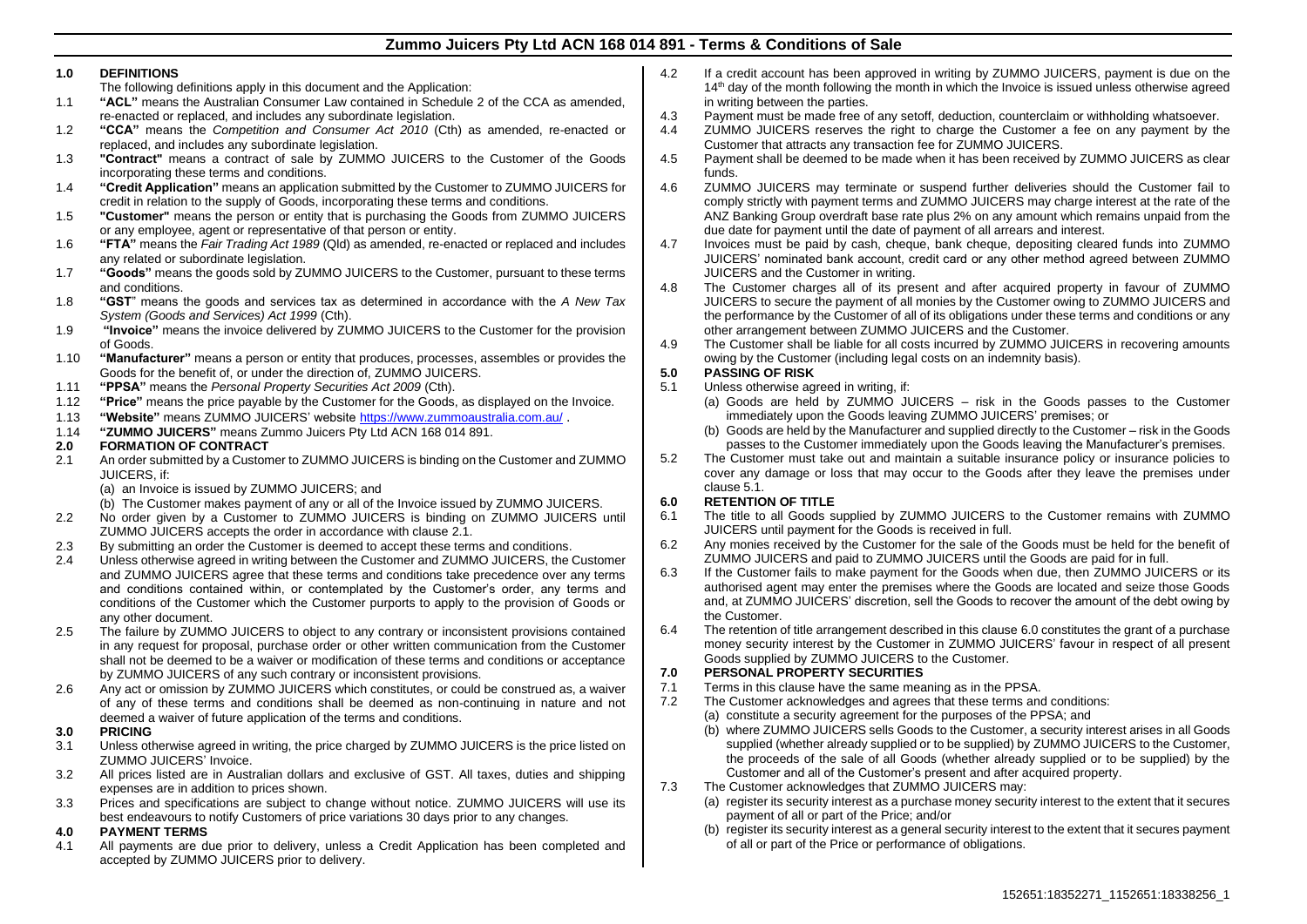# **Zummo Juicers Pty Ltd ACN 168 014 891 - Terms & Conditions of Sale**

## <span id="page-1-0"></span>7.4 The Customer undertakes to:

- (a) promptly execute any further document and/or do such further acts and things and provide such further information (such information to be completed, accurate and up-to-date in all respects) which ZUMMO JUICERS may reasonably require to:
	- (i) register a financing statement or financing change statement in relation to a security interest and otherwise do all things necessary and required by ZUMMO JUICERS to ensure that any security interest registered by ZUMMO JUICERS is a perfected security interest under the PPSA;
	- (ii) register any document on any register reasonably necessary to secure ZUMMO JUICERS' security interests arising under, or in connection with, these terms and conditions;
	- (iii) register any other document required to be registered under the PPSA; or
	- (iv) correct a defect in a statement referred to in sub-clauses [\(i\),](#page-1-0) [\(ii\)](#page-1-1) o[r \(iii\);](#page-1-2)
- <span id="page-1-2"></span><span id="page-1-1"></span>(b) indemnify, and upon demand reimburse, ZUMMO JUICERS for all expenses incurred in registering a financing statement or financing change statement or releasing any Goods that are the subject of a security interest;
- (c) not make any amendment demand in respect of a security interest, apply to the Registrar to register a financing change statement in respect of a security interest, without ZUMMO JUICERS' prior written consent; and
- (d) not register, or permit to be registered, a financing statement or a financing change statement in relation to the Goods in favour of a third party without ZUMMO JUICERS' prior written consent.
- 7.5 The Customer and ZUMMO JUICERS agree that section 96, 116, 125 and the second sentence only of 126(2) of the PPSA do not apply to the security interest created by these terms and conditions.
- 7.6 The Customer hereby waives its rights to receive notices, information or statements (as the case may be) under sections 95, 118, 120, 121(4), 123(2), 125, 130, 132(3)(d), 132(4) and 135 of the PPSA and the Customer's rights as a grantor and/or a customer under section 142 and 143 of the PPSA.
- 7.7 Unless otherwise agreed in writing by the Customer and ZUMMO JUICERS, the Customer waives its right to receive a verification statement in accordance with section 157 of the PPSA.
- 7.8 The Customer acknowledges that ZUMMO JUICERS has a caveatable interest in any real property of the Customer under this clause and ZUMMO JUICERS may lodge a caveat over the Customer's real property.
- 7.9 The provisions of this clause [7.0](#page-0-3) survive termination of these terms and conditions or any other agreement between the Customer and ZUMMO JUICERS for the supply of Goods.

# <span id="page-1-3"></span>**8.0 PURCHASE ORDERS AND DELIVERY**

- 8.1 The submission of a purchase order by the Customer to ZUMMO JUICERS shall constitute agreement by the Customer to complete the purchase of the Goods in accordance with these terms and conditions and if available for delivery, the Goods will be delivered in accordance with these terms and conditions.
- 8.2 Delivery may occur:
	- (a) in respect of Goods collected by the Customer or its carrier or agent at ZUMMO JUICERS' premises if the Goods are to be collected by the Customer or the Customer, with ZUMMO JUICERS' consent, has made its own arrangements for a carrier or agent organised by the Customer to collect the Goods;
	- (b) in respect of Goods delivered by ZUMMO JUICERS (or its carrier or agent) or the Manufacturer (or its carrier or agent) - at the address nominated by the Customer at the time of the order if ZUMMO JUICERS agreed to deliver the Goods at that address at the time of the order.
- 8.3 Goods may be delivered in instalments, at different times and each delivery shall be deemed to be for a separate purchase order and paid for in accordance with these terms and conditions.
- 8.4 ZUMMO JUICERS provides no guarantee as to time for delivery and the Customer may not reject Goods or claim damages for late delivery due to any cause beyond the control of ZUMMO JUICERS. ZUMMO JUICERS is not responsible for any loss suffered by the Customer caused by the delay of delivery of the Goods.
- 8.5 Deliveries are subject to the availability of the Customer's personnel to receive the Goods, suitable access, firm standing, storage, unloading and manoeuvring spaces, as determined by ZUMMO JUICERS and ZUMMO JUICERS is not liable for, and the Customer will indemnify ZUMMO JUICERS against, any claims for damages to access ways, storage areas, plant, equipment or works during delivery.
- 8.6 The Customer agrees that if the Goods are delivered and a member of the Customer's personnel is not present to receive the delivery, ZUMMO JUICERS will attempt to re-deliver at a later date to be agreed upon between the parties. The Customer will be responsible for ZUMMO JUICER'S costs of re-delivery, including any storage and associated costs for the period between the date on which delivery was initially to occur and the eventual delivery date.
- 8.7 Any non-delivery of an instalment of Goods in accordance with clause [8.0](#page-1-3) does not repudiate or invalidate the Contract and does not give the Customer the right to reject the Goods.

## <span id="page-1-4"></span>**9.0 RETURNS**

- 9.1 This clause [9.0](#page-1-4) does not apply to Goods purchased by Customers who are consumers within the meaning of the ACL and where the return is made because the Goods do not comply with the consumer guarantees under the ACL.
- 9.2 Any request from a Customer for return and credit for Goods supplied must be made to ZUMMO JUICERS within seven days of delivery to the Customer or its agent. Acceptance of a request for return and credit and issue of a credit authorisation shall be, subject to the requirements of the ACL, at the sole discretion of ZUMMO JUICERS.
- 9.3 Goods will not be accepted back without prior authorisation by ZUMMO JUICERS and the Customer must return the Goods, freight paid and in original condition and packaging including documentation and Invoices to ZUMMO JUICERS' warehouse.
- 9.4 Where ZUMMO JUICERS accepts the return of Goods in accordance with this clause 9, and the reason for the return of those Goods is 'change of mind' or equivalent, the Customer agrees that, if required by ZUMMO JUICERS, it must pay up to 15% of the Price to ZUMMO JUICERS for ZUMMO JUICERS' costs associated with completion of the order, including but not limited to, the costs of delivery and order administration.

# **10.0 CONSUMER GUARANTEES AND WARRANTIES**

- 10.1 ZUMMO JUICERS does not make or provide any warranty or other representation, other than those expressly provided to the Customer in writing, to the fullest extent permitted by law including but not limited to warranties or representations regarding the quality or suitability of the Goods.
- 10.2 Except as set out in these in these terms and conditions or otherwise expressly agreed in writing between the parties, all conditions, representations, warranties, terms and undertakings (whether express or implied), are excluded to the fullest extent permitted by law.
- 10.3 Nothing in these terms and conditions is intended to have the effect of contracting out of any applicable provisions of the CCA (including the ACL) or the FTA, except to the extent permitted by those Acts.
- 10.4 The Manufacturer may offer its own warranty for Goods. ZUMMO JUICERS has no liability to the Customer in respect of such warranties and shall not be required to seek to enforce the terms of the Manufacturer's warranty for the benefit of the Customer.

### **11.0 DISCLAIMER**

11.1 As ZUMMO JUICERS is not the Manufacturer of the Goods, ZUMMO JUICERS, to the fullest extent permitted by law, is not liable for any damaged or defective Goods distributed directly by the Manufacturer to the Customer.

# **12.0 AMENDMENT**

12.1 ZUMMO JUICERS reserves the right to review these terms and conditions at any time from time to time, if, following any such review, there is a change to these terms and conditions, that change will take effect from the date on which ZUMMO JUICERS makes such change and publishes the same on its website [\(https://www.zummoaustralia.com.au/\)](https://www.zummoaustralia.com.au/) or provides a copy to the Customer.